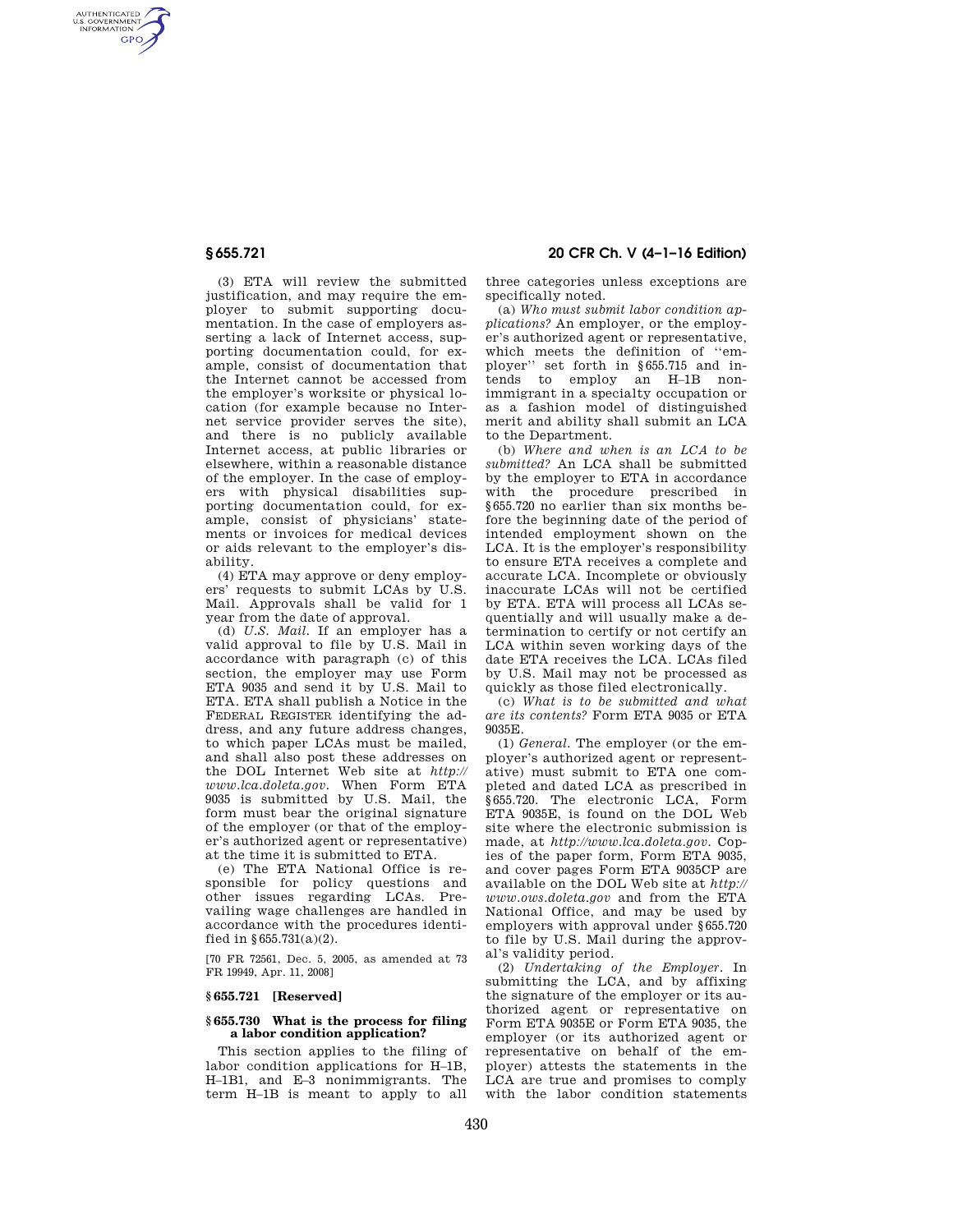## **Employment and Training Administration, Labor § 655.730**

(attestations) specifically identified in Forms ETA 9035E and ETA 9035, as well as set forth in full in the Form ETA 9035CP. The labor condition statements (attestations) are described in detail in §§655.731 through 655.734, and the additional attestations for LCAs filed by certain H–1B-dependent employers and employers found to have willfully violated the H–1B program requirements are described in §§655.736 through 655.739.

(3) *Signed Originals, Public Access, and Use of Certified LCAs.* In accordance with  $§655.760(a)$  and  $(a)(1)$ , the employer must maintain in its files and make available for public examination the LCA as submitted to ETA and as certified by ETA. When Form ETA 9035E is submitted electronically, a signed original is created by the employer (or by the employer's authorized agent or representative) printing out and signing the form immediately upon certification by ETA. When Form ETA 9035 is submitted by U.S. Mail as permitted by §655.720(a), the form must bear the original signature of the employer (or of the employer's authorized agent or representative) when submitted to ETA. For H–1B visas only, the employer must submit a copy of the signed, certified Form ETA 9035 or ETA 9035E to the U.S. Citizenship and Immigration Services (USCIS, formerly INS) in support of the Form I–129 petition, thereby reaffirming the employer's acceptance of all of the attestation obligations in accordance with 8 CFR  $214.2(h)(4)(iii)(B)(2)$ .

(4) *Contents of LCA.* Each LCA shall identify the occupational classification for which the LCA is being submitted and shall state:

(i) The occupation, by Dictionary of Occupational Titles (DOT) Three-Digit Occupational Groups code and by the employer's own title for the job;

(ii) The number of nonimmigrants sought;

(iii) The gross wage rate to be paid to each nonimmigrant, expressed on an hourly, weekly, biweekly, monthly, or annual basis;

(iv) The starting and ending dates of the nonimmigrants' employment;

(v) The place(s) of intended employment;

(vi) The prevailing wage for the occupation in the area of intended employment and the specific source (e.g., name of published survey) relied upon by the employer to determine the wage. If the wage is obtained from a SESA, now known as a State Workforce Agency (SWA), the appropriate box must be checked and the wage must be stated; the source for a wage obtained from a source other than a SWA must be identified along with the wage; and

(vii) For applications filed regarding H–1B nonimmigrants only (and not applications regarding H–1B1 and E–3 nonimmigrants), the employer's status as to whether or not the employer is H– 1B-dependent and/or a willful violator, and, if the employer is H–1B-dependent and/or a willful violator, whether the employer will use the application only in support of petitions for exempt H–1B nonimmigrants.

(5) *Multiple positions and/or places of employment.* The employer shall file a separate LCA for each occupation in which the employer intends to employ one or more nonimmigrants, but the LCA may cover more than one intended position (employment opportunity) within that occupation. All intended places of employment shall be identified on the LCA; the employer may file one or more additional LCAs to identify additional places of employment. Separate LCAs must be filed for H–1B, H–1B1, and E–3 nonimmigrants.

(6) *Full-time and part-time jobs.* The position(s) covered by the LCA may be either full-time or part-time; full-time and part-time positions can not be combined on a single LCA.

(d) *What attestations does the LCA contain?* An employer's LCA shall contain the labor condition statements referenced in §§655.731 through 655.734, and §655.736 through 655.739 (if applicable), which provide that no individual may be admitted or provided status as an H– 1B nonimmigrant in an occupational classification unless the employer has filed with the Secretary an application stating that:

(1) The employer is offering and will offer during the period of authorized employment to H–1B nonimmigrants no less than the greater of the following wages (such offer to include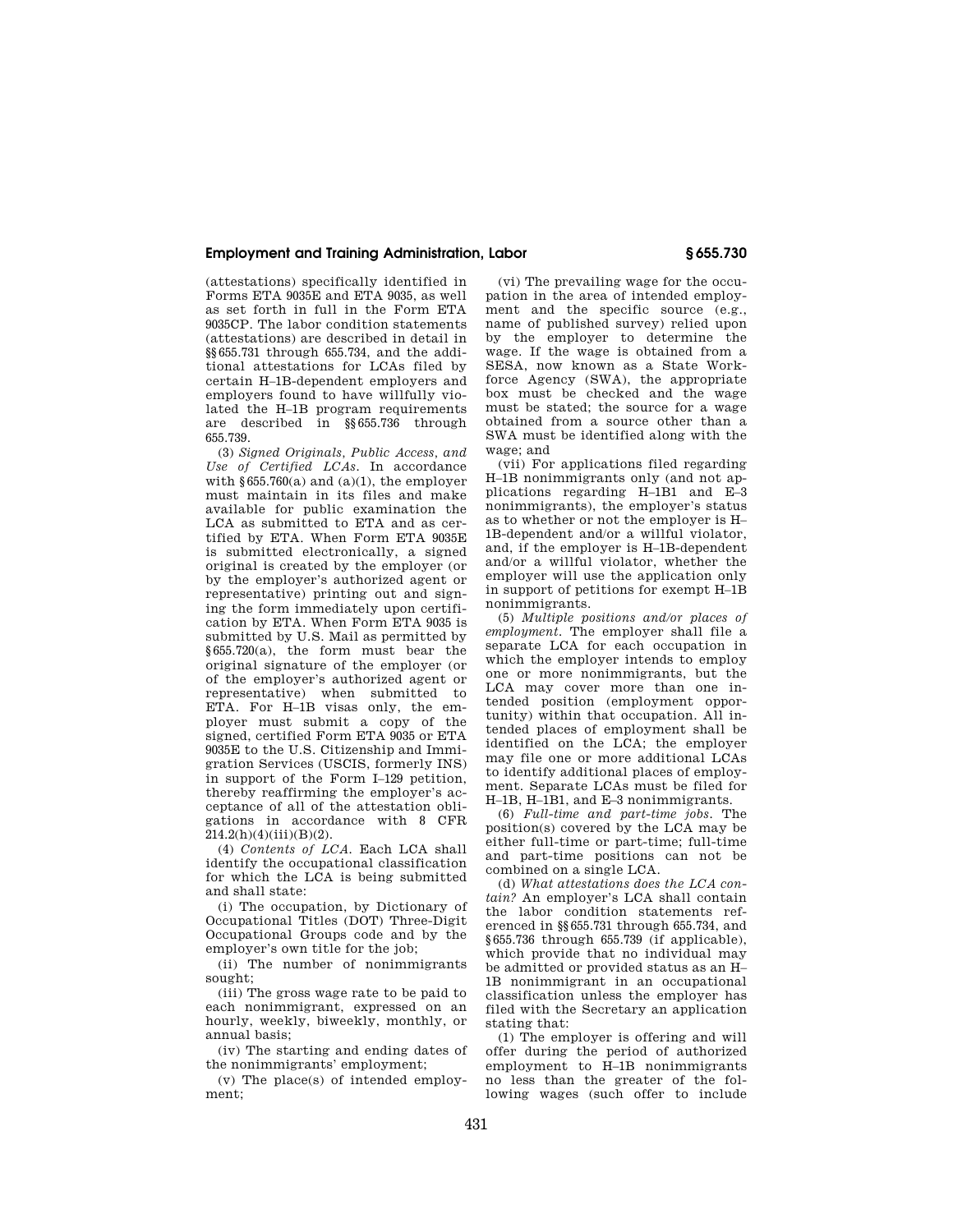benefits and eligibility for benefits provided as compensation for services, which are to be offered to the nonimmigrants on the same basis and in accordance with the same criteria as the employer offers such benefits to U.S. workers):

(i) The actual wage paid to the employer's other employees at the worksite with similar experience and qualifications for the specific employment in question; or

(ii) The prevailing wage level for the occupational classification in the area of intended employment;

(2) The employer will provide working conditions for such nonimmigrants that will not adversely affect the working conditions of workers similarly employed (including benefits in the nature of working conditions, which are to be offered to the nonimmigrants on the same basis and in accordance with the same criteria as the employer offers such benefits to U.S. workers);

(3) There is not a strike or lockout in the course of a labor dispute in the occupational classification at the place of employment;

(4) The employer has provided and will provide notice of the filing of the labor condition application to:

(i)(A) The bargaining representative of the employer's employees in the occupational classification in the area of intended employment for which the H– 1B nonimmigrants are sought, in the manner described in  $§655.734(a)(1)(i)$ ; or

(B) If there is no such bargaining representative, affected workers by providing electronic notice of the filing of the LCA or by posting notice in conspicuous locations at the place(s) of employment, in the manner described in §655.734(a)(1)(ii); and

(ii) H–1B nonimmigrants by providing a copy of the LCA to each H–1B nonimmigrant at the time that such nonimmigrant actually reports to work, in the manner described in  $\S 655.734(a)(2)$ .

(5) For applications filed regarding H–1B nonimmigrants only (and not applications regarding H–1B1 or E–3 nonimmigrants), the employer has determined its status concerning H–1B-dependency and/or willful violator (as described in §655.736), has indicated such status, and if either such status is applicable to the employer, has indicated

**§ 655.730 20 CFR Ch. V (4–1–16 Edition)** 

whether the LCA will be used only for exempt H–1B nonimmigrant(s), as described in §655.737.

(6) The employer has provided the information about the occupation required in paragraph (c) of this section.

(e) *Change in employer's corporate structure or identity.* (1) Where an employer corporation changes its corporate structure as the result of an acquisition, merger, ''spin-off,'' or other such action, the new employing entity is not required to file new LCAs and H– 1B petitions with respect to the H–1B nonimmigrants transferred to the employ of the new employing entity (regardless of whether there is a change in the Federal Employer Identification Number (FEIN)), *provided that* the new employing entity maintains in its records a list of the H–1B nonimmigrants transferred to the employ of the new employing entity, and maintains in the public access file(s) (see §655.760) a document containing all of the following:

(i) Each affected LCA number and its date of certification;

(ii) A description of the new employing entity's actual wage system applicable to H–1B nonimmigrant(s) who become employees of the new employing entity;

(iii) The Federal Employer Identification Number (FEIN) of the new employing entity (whether or not different from that of the predecessor entity); and

(iv) A sworn statement by an authorized representative of the new employing entity expressly acknowledging such entity's assumption of all obligations, liabilities and undertakings arising from or under attestations made in each certified and still effective LCA filed by the predecessor entity. Unless such statement is executed and made available in accordance with this paragraph, the new employing entity shall not employ any of the predecessor entity's H–1B nonimmigrants without filing new LCAs and petitions for such nonimmigrants. The new employing entity's statement shall include such entity's explicit agreement to:

(A) Abide by the DOL's H–1B regulations applicable to the LCAs;